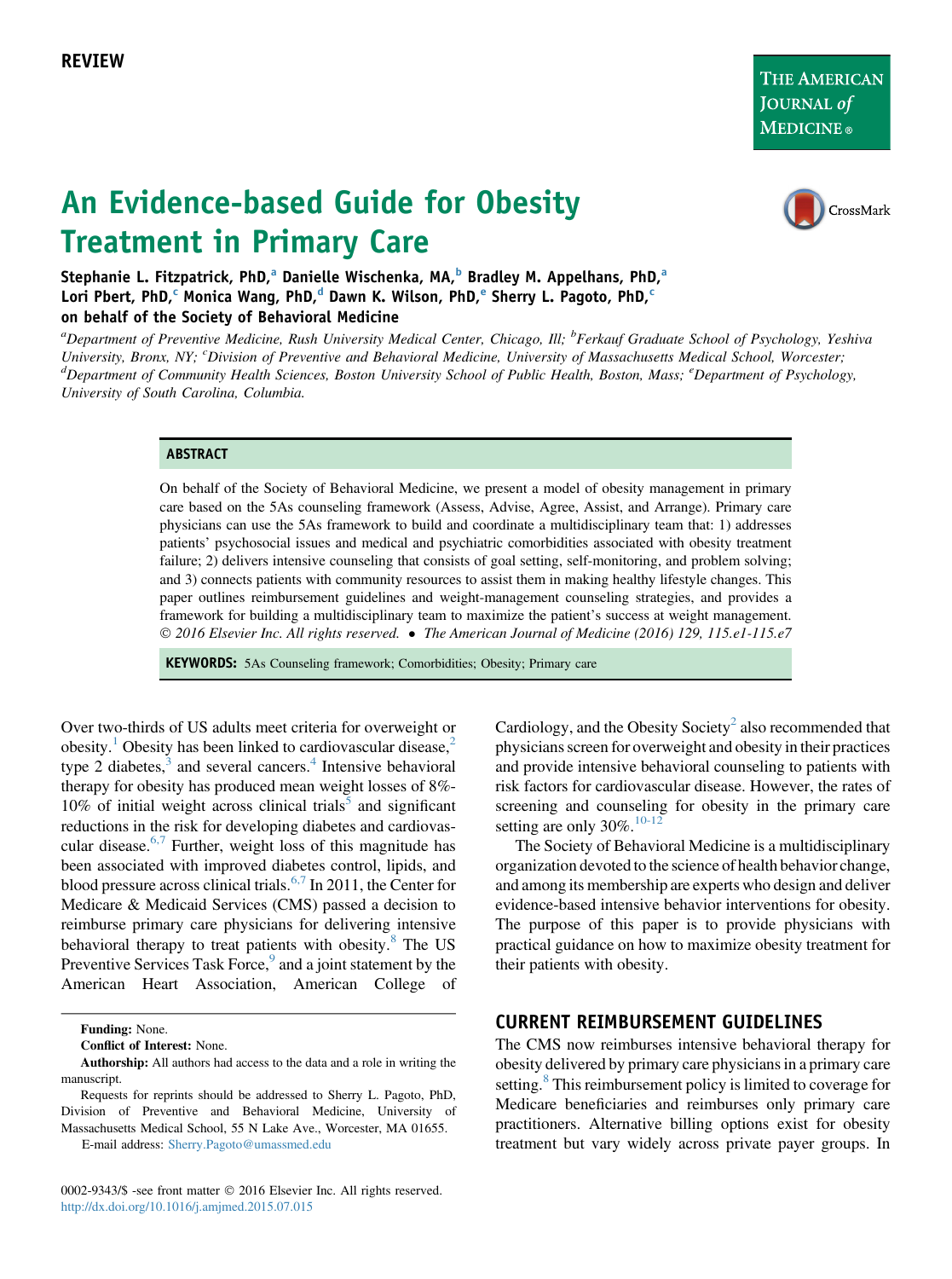brief, the CMS reimbursement model consists of 10-15 minute visits (maximum of 22 visits) on the following schedule:

- Month 1, one face-to-face visit every week
- Months 2-6, one face-to-face visit bi-weekly
- Months 7-12, one face-to-face visit monthly, contingent on the patient meeting the 3-kg (6.6 pound) weight loss requirement during the first 6 months of treatment.

One challenge is that reimbursement after 6 months is dependent upon the patient achieving a 3-kg weight loss during their initial 6 months of therapy. Several studies have identified that patients with low socioeconomic status, $13$  racial/ ethnic minority backgrounds,  $^{14}$  $^{14}$  $^{14}$  and presence of medical comorbidities including sleep apnea, insomnia, $15$ chronic pain,  $^{16}$  $^{16}$  $^{16}$  and diabetes,  $^{17}$  or psychiatric comorbidities such as depression,  $18$  attention deficit hyperactivity disorder, $19$  and binge

eating disorder have more difficulty meeting this criterion.<sup>[18](#page-5-0)</sup> To avoid further exacerbating health disparities in these populations, early identification of at-risk patients and provision of additional support targeting these populations is critical.

# THE 5AS MODEL FOR WEIGHT MANAGEMENT COUNSELING IN PRIMARY CARE

The recently updated [2](#page-4-0)013 obesity treatment guidelines<sup>2</sup> include a treatment algorithm based on the 5As framework (Assess, Advise, Agree, Assist, and Arrange). This is an effective behavior-change counseling model. $^{20}$  $^{20}$  $^{20}$  Studies have shown that each additional 5A step delivered by physicians has been associated with higher odds of patients increasing their motivation to lose weight, change their diet, and exercise regularly. $^{21}$  $^{21}$  $^{21}$  In a recent study, physicians who used the 5As showed a twofold increase in obesity management (ie, diagnosis and coordinating follow-up) in pri-mary care settings.<sup>[22](#page-5-0)</sup>

Behavioral medicine research has identified several psychosocial factors and psychiatric and medical comorbidities associated with poor obesity treatment outcomes $^{23}$  $^{23}$  $^{23}$ and supports the importance of a team-based approach to obesity care. Below, we describe a modified 5As model in which the physician: 1) provides brief counseling; 2) identifies and arranges care for psychosocial issues and medical and psychiatric comorbidities associated with poor weight loss outcomes; and 3) builds and oversees a comprehensive treatment team that addresses the patient's biopsychosocial needs (see [Figure](#page-2-0)).

#### ASSESS

CLINICAL SIGNIFICANCE

obesity is insufficient.

maximize outcomes.

their weight loss.

obesity care.

Current primary care management of

 Psychosocial issues, and psychiatric and medical comorbidities associated with treatment failure must be addressed to

 A multidisciplinary team is needed to help patients lose weight and maintain

 5As is a counseling framework to help physicians maximize their impact on

The "Assess" step involves screening for obesity, comorbidities that are likely to interfere with weight loss, and the patient's willingness to make health behavior changes. This can be conducted by a medical assistant or nurse. The use of appropriate language without denotation of stigma and

> shame is particularly important in the Assess step. $24$  The terms "obese" or "obesity" have been associated with patient stigmatization. $25$  Patients prefer providers to refer to their actual weight or body mass index (BMI). For example, providers might say "Let's discuss your weight today" or "Your current BMI puts you at risk for cardiovascular disease."

> Both patients and primary care physicians have been found to attribute obesity to personal choice or insufficient willpower.<sup>26</sup> The "personal responsibility" notion fails to consider the individual differences in sensitivity to food's rewarding properties and the ability to delay

gratification, which have known neurobiological and genetic bases,  $27-29$  that can strongly influence eating behavior.<sup>[30](#page-5-0)</sup> We recommend STOP Obesity Alliance's "Why Weight? A Guide to Discussing Obesity & Health with Your Patients" for practical discussion tools to start the conversation about weight management [\(http://www.stopobesityalliance.org/research](http://www.stopobesityalliance.org/research-and-policy/alliance-initiatives/health-care-providers/)and-policy/alliance-initiatives/health-care-providers/ $\lambda$ <sup>[31](#page-5-0)</sup>

#### Assess BMI and Waist Circumference

Screening involves evaluating and informing patients of their weight status and risk factors for cardiovascular dis-ease.<sup>[2](#page-4-0)</sup> Both BMI (weight in kg/height in  $m<sup>2</sup>$ ) and waist circumference, a stronger predictor of cardiometabolic risk, $2$ should be assessed.

# Assess Patient Characteristics and Comorbidities Associated with Poor Weight Loss Outcomes

The Assess phase should include briefly assessing psychosocial characteristics and psychiatric and medical comorbidities associated with poor success rates in obesity treatment. These comorbidities include binge eating, sleep disorders, depression, and chronic pain (see Table  $1^{32-35}$  $1^{32-35}$  $1^{32-35}$  for full list of relevant comorbidities, screening tools, and recommended referrals). A weight loss attempt without attention to these comorbid conditions is at higher risk for failure, an experience that may increase the severity of the comorbid conditions and obesity. Weight loss outcomes also differ by race/ethnicity, particularly among African Americans and Hispanic/Latinos. Research suggests that weight gain prevention may need to be the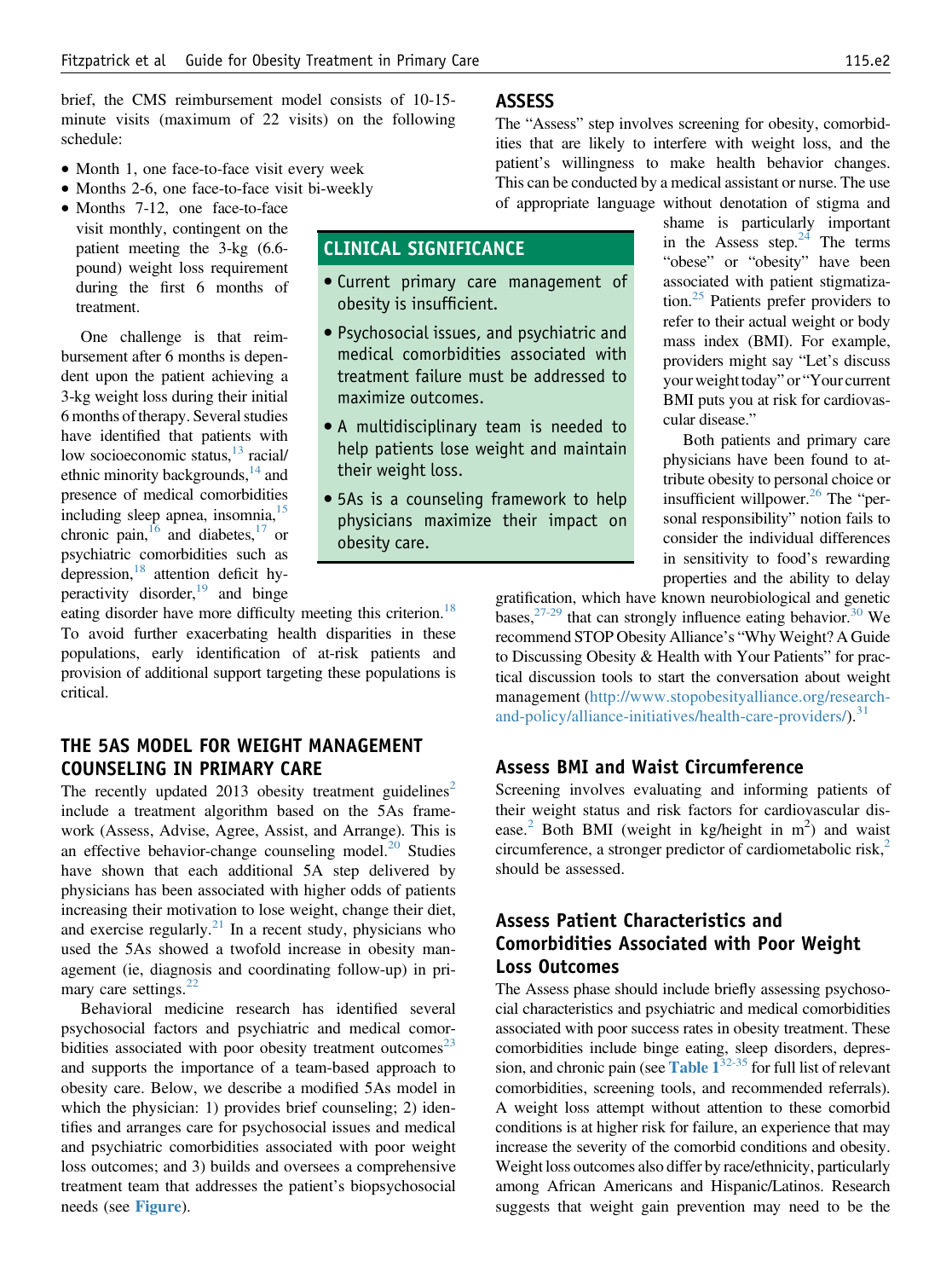<span id="page-2-0"></span>

| <b>ASSESS</b>                                                                                                                                                                                                                                                                          | BMI >= 30.0, or >=25.0 with comorbidities                                                                                                                                                                                      | Assess comorbidities known to interfere with weight loss<br>(depression, sleep problems, chronic pain, stress, binge eating) |                                             |           |                               | Specialty<br>Yes<br>referral              |
|----------------------------------------------------------------------------------------------------------------------------------------------------------------------------------------------------------------------------------------------------------------------------------------|--------------------------------------------------------------------------------------------------------------------------------------------------------------------------------------------------------------------------------|------------------------------------------------------------------------------------------------------------------------------|---------------------------------------------|-----------|-------------------------------|-------------------------------------------|
|                                                                                                                                                                                                                                                                                        | <b>No</b><br>Yes                                                                                                                                                                                                               |                                                                                                                              |                                             |           |                               |                                           |
| Educate on benefits of weight loss.<br>Advise weight<br><b>ADVISE</b><br>maintenance                                                                                                                                                                                                   |                                                                                                                                                                                                                                |                                                                                                                              |                                             |           |                               |                                           |
| Not ready<br>Ready                                                                                                                                                                                                                                                                     |                                                                                                                                                                                                                                |                                                                                                                              |                                             |           |                               |                                           |
| <b>AGREE</b>                                                                                                                                                                                                                                                                           | "Let me know when you are<br>Discuss weight loss treatment options. Consider physician ability and willingness<br>ready to do something about<br>to provide intensive weight loss counseling.<br>vour weight. I can help you." |                                                                                                                              |                                             |           |                               |                                           |
|                                                                                                                                                                                                                                                                                        |                                                                                                                                                                                                                                |                                                                                                                              |                                             |           |                               |                                           |
| <b>ASSIST</b>                                                                                                                                                                                                                                                                          | Physician-delivered intensive<br>behavioral weight loss counseling                                                                                                                                                             | Physician supervision<br>Referral to intensive weight management program<br>to provide support<br>and accountability         |                                             |           |                               |                                           |
|                                                                                                                                                                                                                                                                                        |                                                                                                                                                                                                                                |                                                                                                                              |                                             |           |                               |                                           |
| <b>ARRANGE</b>                                                                                                                                                                                                                                                                         | Assess progress regularly; follow-up on referrals made<br>to other providers or programs as appropriate                                                                                                                        |                                                                                                                              | Evidence-<br>based<br>commercial<br>program | Dietitian | Hospital-<br>based<br>program | <b>Behavioral</b><br>medicine<br>provider |
| <b>Figure</b><br>Flow chart for 5As model of obesity management in primary care. The flow chart allows for the categorization of patients<br>according to their readiness to lose weight within the 5As model. Of note, the physician is able to consider comorbid conditions that may |                                                                                                                                                                                                                                |                                                                                                                              |                                             |           |                               |                                           |

interfere with weight loss and provide appropriate referrals for other professionals as needed within this model. BMI  $=$  body mass index.

short-term goal of intensive behavioral therapy for racial/ ethnic minority patients,  $36$  and long-term behavioral therapy may be needed to achieve clinically significant weight loss among these high-risk populations. $3^3$ 

# Assess Readiness to Change

To assess readiness to change, ask patients, "Are you ready to take some steps to lose weight?" or "How does your

- weight impact your health?" Some patients may not be motivated to pursue weight loss due to having more pressing health or mental health issues, lacking confidence in their ability to control their weight, or experiencing serious financial problems or other challenging life circumstances. In this case, simple steps include:
- Make a plan to address interfering issues
- Invite the patient to let you know when he or she is ready

| Comorbidity/Condition                    | <b>Brief Screening Tool</b>                                       | Referrals             |
|------------------------------------------|-------------------------------------------------------------------|-----------------------|
| Sleep apnea                              | STOP Questionnaire (http://sleepmed.com.au/STOP_questionaire.pdf) | Sleep specialist      |
|                                          |                                                                   | Behavioral medicine   |
| Chronic insomnia                         | Pittsburgh Sleep Quality Index <sup>32</sup>                      | Behavioral medicine   |
| Chronic pain                             |                                                                   | Orthopedics           |
|                                          |                                                                   | Physical therapy      |
|                                          |                                                                   | Behavioral medicine   |
| Inflammatory bowel disease               |                                                                   | Gastroenterology      |
|                                          |                                                                   | Behavioral medicine   |
|                                          |                                                                   | Nutrition             |
| Depression                               | PHQ- $2^{33}$                                                     | Psychiatry/Psychology |
| Eating disorder                          | Binge Eating Scale <sup>34</sup>                                  | Behavioral medicine   |
|                                          |                                                                   | Psychiatry/Psychology |
| Attention deficit hyperactivity disorder | Adult ADHD Symptom Rating Scale <sup>35</sup>                     | Psychiatry/Psychology |
| Severe mental illness (bipolar disorder, |                                                                   | Psychiatry behavioral |
| psychotic disorder, severe PTSD)         |                                                                   | medicine              |

Table 1 Comorbidities Associated with Poor Obesity Treatment Response, Brief Screeners, and Recommended Referrals

 $ADHD =$  attention deficit hyperactivity disorder; PHQ = Patient Health Questionnaire; PTSD = posttraumatic stress disorder.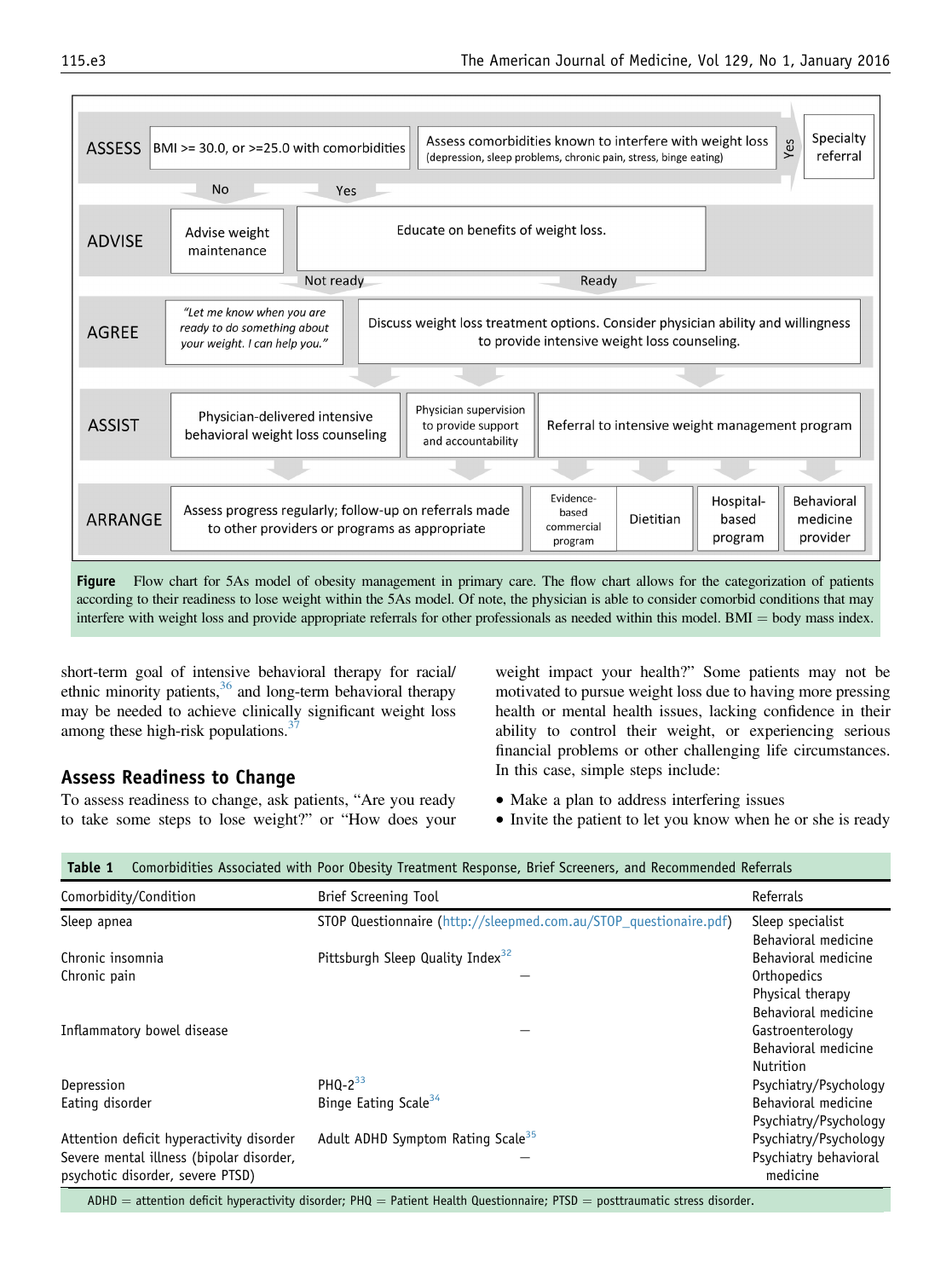Build the patient's confidence to make an effort toward weight loss

For the patient who expresses readiness to change, simple steps include:

- Praise patients who have had recent or past weight loss even if their BMI is still in the overweight or obese range
- Ask the patient about past and current weight loss strategies and what is working and not working for them
- Ask the patient how you may help in their weight loss efforts
- Acknowledge their values in linking weight to health issues

#### ADVISE

The Advise step involves counseling the patient about the health risks associated with their current weight status and the health benefits of modest weight loss (ie,  $5\%$ -10%).<sup>[8](#page-5-0)</sup> Patients are often interested in learning how their weight affects specific medical conditions, or their risk for medical conditions.[24,38](#page-5-0) Understanding the risks associated with obesity may influence the patient's motivation to make health behavior changes. Physicians should inform patients that while individual studies have found benefit from low-fat, low-carbohydrate, vegetarian, and Mediterranean diets, the collective literature conclusively indicates that no single diet is best for weight loss.<sup>[39](#page-5-0)</sup> As such, patients should be advised to select diets or to make gradual dietary modifications based on their specific needs and personal preferences to maximize confidence and long-term adherence. Of paramount importance is that the physician does not impose his or her personally preferred diet onto the patient, as it may be contraindicated to the patient's preferences, which can lead to treatment failure. The physician can provide informational handouts about evidence-based dietary guidelines (eg, American Heart Association dietary guidelines, see [http://www.choosemyplate.](http://www.choosemyplate.gov/downloads/GettingStartedWithMyPlate.pdf) [gov/downloads/GettingStartedWithMyPlate.pdf\)](http://www.choosemyplate.gov/downloads/GettingStartedWithMyPlate.pdf) and encourage patients to develop a diet-modification plan that they can adhere to long term. Referral to a dietitian may be beneficial in developing a personalized plan.

Regardless of the dietary approach chosen by the patient, patients should be encouraged to reduce their energy intake by 500-1000 calories per day via diet and exercise, $^2$  although patients will vary in the calorie reduction required to lose a pound.<sup>40</sup> Physical activity is a central component of lifestyle interventions and, even in the absence of weight loss, can result in significant improvements in cardiometabolic health. $<sup>2</sup>$  $<sup>2</sup>$  $<sup>2</sup>$  The</sup> American Heart Association guideline [\(http://www.heart.org/](http://www.heart.org/HEARTORG/GettingHealthy/PhysicalActivity/FitnessBasics/American-Heart-Association-Recommendations-for-Physical-Activity-in-Adults_UCM_307976_Article.jsp) [HEARTORG/GettingHealthy/PhysicalActivity/FitnessBasics/](http://www.heart.org/HEARTORG/GettingHealthy/PhysicalActivity/FitnessBasics/American-Heart-Association-Recommendations-for-Physical-Activity-in-Adults_UCM_307976_Article.jsp) [American-Heart-Association-Recommendations-for-Physical-](http://www.heart.org/HEARTORG/GettingHealthy/PhysicalActivity/FitnessBasics/American-Heart-Association-Recommendations-for-Physical-Activity-in-Adults_UCM_307976_Article.jsp)[Activity-in-Adults\\_UCM\\_307976\\_Article.jsp\)](http://www.heart.org/HEARTORG/GettingHealthy/PhysicalActivity/FitnessBasics/American-Heart-Association-Recommendations-for-Physical-Activity-in-Adults_UCM_307976_Article.jsp) for physical activity states that adults should engage in at least 150 minutes per week of moderate-intensity (or 300 minutes for weight loss), or 75 minutes per week of vigorous-intensity aerobic physical activity, or an equivalent combination of moderateand vigorous-intensity aerobic activity. Aerobic activity should be performed in episodes of at least 10 minutes, and preferably, it should be spread throughout the week. Unfortunately,  $<$  50% of Americans meet these guidelines.<sup>[41](#page-5-0)</sup> For these individuals, gradually increasing exercise via smaller, incremental goals (eg, 10% increase from current activity level in minutes per week) will be more effective than starting with an ambitious static goal (eg, engage in 60 minutes of daily physical activity).<sup>42</sup> This infographic from the American Heart Association ([http://www.heart.org/idc/](http://www.heart.org/idc/groups/heart-public/@wcm/@fc/documents/downloadable/ucm_469557.pdf) [groups/heart-public/@wcm/@fc/documents/downloadable/](http://www.heart.org/idc/groups/heart-public/@wcm/@fc/documents/downloadable/ucm_469557.pdf) [ucm\\_469557.pdf](http://www.heart.org/idc/groups/heart-public/@wcm/@fc/documents/downloadable/ucm_469557.pdf)) can be displayed in the examination room or given to patients as a reminder of the guideline.

#### AGREE

#### Agree on Goals

Goal-setting is a key health behavior change strategy.<sup>[5](#page-5-0)</sup> Appropriate behavioral goals are Specific, Measurable, Attainable, Relevant, and Time-based (SMART). An example of a SMART goal is, "I will walk for 30 minutes three times per week," whereas "I will exercise more" is not a SMART goal. Patients often have unrealistic weight loss goals, which can increase the risk for feelings of failure and disappoint-ment.<sup>[43](#page-5-0)</sup> The Agree step involves a collaborative approach to setting realistic goals. An initial weight loss goal of 5%-10% of weight is recommended for overweight and obese adults; for most patients this implies a weight loss rate of 1-2 pounds per week. Self-monitoring of weight, nutrition, and physical activity is also essential for behavior change and has been associated with improved dietary choices and practices,<sup>[44](#page-6-0)</sup> increased physical activity, $45$  weight loss, and weight maintenance. $44,46$  A multitude of commercial mobile applications are available to assist in dietary and physical activity self-monitoring.<sup>[47](#page-6-0)</sup> Boudreaux and colleagues<sup>[48](#page-6-0)</sup> outline steps for selecting health apps for patients. Patient data gathered from self-monitoring tools can be reviewed by the primary care physician at each patient session and used to facilitate the patient-provider discussion about progress, barriers to change, problem solving, and goal setting.

#### ASSIST

The Assist step consists of identifying the barriers the patient is experiencing in achieving each of their behavioral goals and developing a plan with clear strategies to overcome these barriers (eg, problem solving). An acronym representing the steps of problem solving is ADAPT, which stands for Attitude, Define the problem, generate Alternative solutions, Predict consequences, and Try out and evaluate the solution (see [Table 2](#page-4-0)). $49$  Use of problem-solving skills is associated with significant weight loss in treatment programs.<sup>50,51</sup>

In helping patients identify and overcome barriers to weight management, primary care physicians may find that some patients require more intensive behavioral counseling than can be provided during a primary care encounter. Physicians may consider referral to a behavioral psychologist or dietitian with expertise in weight management, or both, or a commercial program with established efficacy (eg, Weight Watchers) to optimize weight loss success.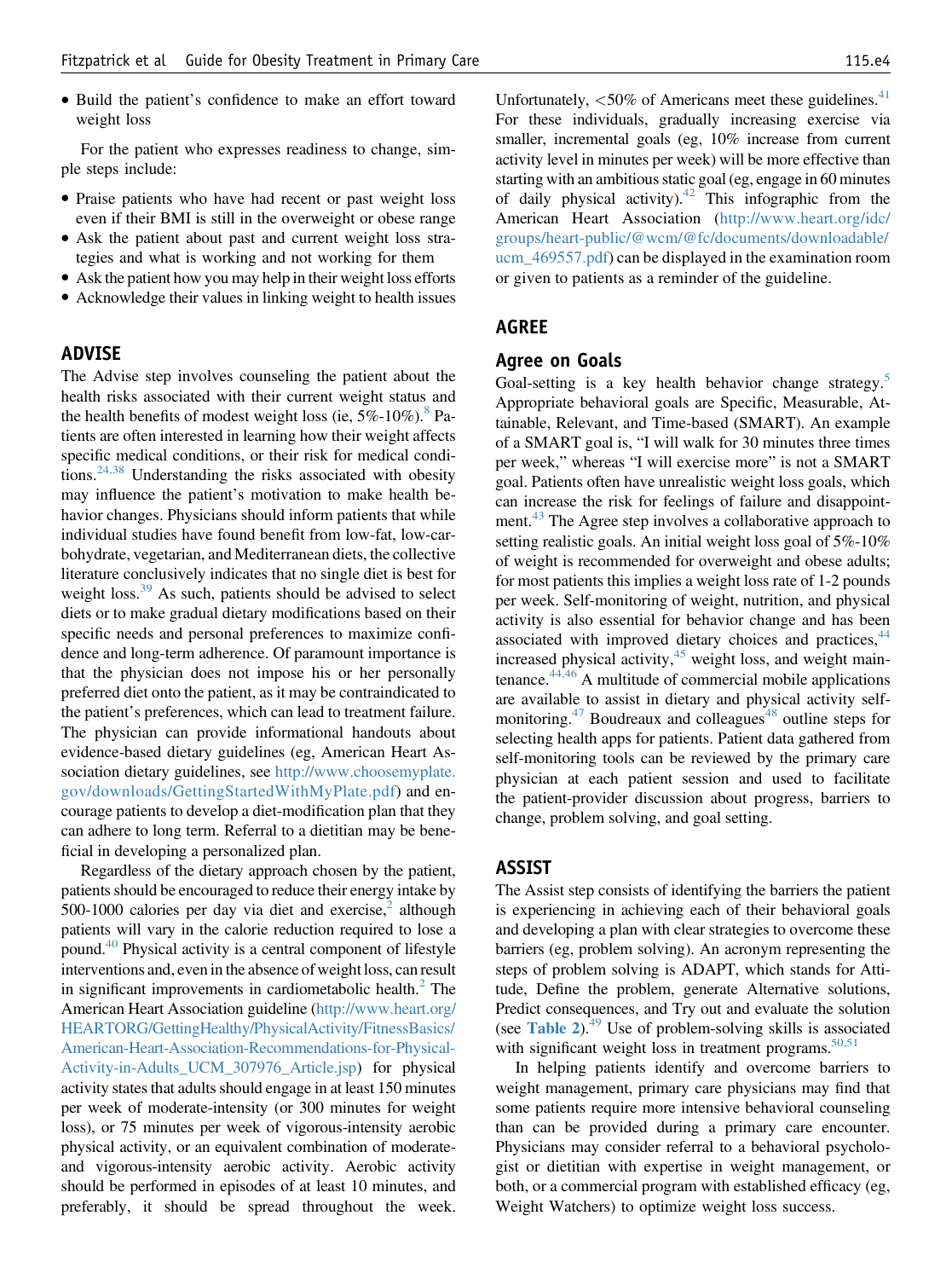| Step                          | Meaning                                                                                                 | What to Say                                                                                                                                      |
|-------------------------------|---------------------------------------------------------------------------------------------------------|--------------------------------------------------------------------------------------------------------------------------------------------------|
| A - Attitude                  | Normalizing patient's attitude                                                                          | "A lot of people struggle with weight loss; it's a<br>natural part of the process. Let's see if we can come<br>up with ways to get you unstuck." |
| D - Define (identify) problem | Define or identify the problem                                                                          | "What is the main thing that is preventing you from<br>losing more weight right now?"                                                            |
| A - Alternative solutions     | Generate alternative solutions and set a goal<br>around the selected solution                           | "What are possible solutions to this problem?"<br>"Which solution will be most effective? Which are you<br>willing to try in the next week?"     |
| P - Predicting consequences   | Predicting consequences of each proposed<br>solution and deciding which solution is most<br>appropriate | "What could get in the way of you following through<br>with the solution this week?"                                                             |
| T - Trying out solution       | Try out solution and evaluate effectiveness                                                             | "Name a day and time you will attempt that solution<br>in the next week."                                                                        |

<span id="page-4-0"></span>

| Table 2 | Problem Solving Using ADAPT |  |  |  |
|---------|-----------------------------|--|--|--|
|---------|-----------------------------|--|--|--|

# ARRANGE

Increasing accountability through regular (eg, monthly) follow-up is critical to maximizing success. In follow-up visits, physicians should assess the patient's progress with SMART goals, review self-monitoring records, help the patient problem-solve any barriers encountered since the last visit, and review progress on referrals made. The pace of weight loss varies across patients, with some losing 1-2 pounds weekly and others experiencing slower or negligible weight loss with frequent plateaus and occasional regains. Patients with slow or negligible weight loss in the first month should be referred for more intensive counseling with behavioral health or nutrition providers.

### Building a Multidisciplinary Care Team

Two systematic reviews<sup>[52,53](#page-6-0)</sup> indicated that obesity interventions that involve intensive behavioral treatment with auxiliary health care professionals (eg, nurse, medical assistant) or allied health care professionals (eg, dietitian, psychologist, or health educator) combined with physician oversight through quarterly visits are more likely to produce clinically significant weight loss (ie, 5% or more loss of initial weight) than physician counseling alone. In terms of CMS reimbursement, auxiliary staff (eg, nurses, health educators) within the primary care clinic may provide intensive behavioral counseling by billing "incident to" the primary care physician. An example of intensive behavioral treatment for obesity is the Diabetes Prevention Program Lifestyle Intervention [\(http://www.diabetesprevention.pitt.edu/](http://www.diabetesprevention.pitt.edu/)), which is now available in 144 YMCAs around the country ([http://](http://www.ymca.net/diabetes-prevention/participating-ys.html) [www.ymca.net/diabetes-prevention/participating-ys.html](http://www.ymca.net/diabetes-prevention/participating-ys.html)). Physicians in the vicinity of a participating YMCA can refer patients to the program and provide oversight and follow-up.

Compiling and distributing a list of inexpensive community resources for physical activity can be helpful. Connecting with leadership at local recreational facilities may create mutually beneficial partnerships, and some may be willing to negotiate discounts for patients referred from clinics. Given the increasing presence of community and commercial weight loss programs, we recommend that primary care physicians use the 2013 obesity treatment guidelines<sup>2</sup> to evaluate whether practices offered in local programs are evidence based.

Although patients may require referral for more intensive or specialized treatment, the primary care physician should maintain the central role in guiding patients through healthy weight management. The physician should request regular treatment updates from providers of intensive behavior therapy. Ultimately, the physician, along with the patient, can determine whether intensive behavioral therapy for obesity has been effective over the long term and whether alternative approaches are needed.

#### CONCLUSION

Intensive behavioral therapy has strong efficacy data for weight loss, diabetes prevention, and cardiovascular disease risk reduction from several large trials,  $54,55$  but imple-mentation has been slow.<sup>[56](#page-6-0)</sup> As gatekeepers of health care in the US, primary care physicians have enormous opportunities to address obesity at the level of the individual and broader population. However, physicians have many health issues to address during time-constrained visits, some more immediately pressing than weight. Efforts from physicians to address obesity need to be brief, targeted, and effective. We encourage physicians to use the US Preventive Services Task Force-recommended 5As model to build a multidisciplinary team to: 1) assist with intensive counseling; 2) address psychosocial issues and medical or psychiatric comorbidities associated with obesity treatment failure; and 3) connect patients with available community resources.

#### References

- 1. [Flegal KM, Carroll MD, Kit BK, Ogden CL. Prevalence of obesity and](http://refhub.elsevier.com/S0002-9343(15)00691-9/sref1) [trends in the distribution of body mass index among US adults, 1999-](http://refhub.elsevier.com/S0002-9343(15)00691-9/sref1) 2010. JAMA[. 2012;307\(5\):491-497](http://refhub.elsevier.com/S0002-9343(15)00691-9/sref1).
- 2. [Jensen MD, Ryan DH, Apovian CM, et al. 2013 AHA/ACC/TOS](http://refhub.elsevier.com/S0002-9343(15)00691-9/sref2) [guideline for the management of overweight and obesity in adults: a](http://refhub.elsevier.com/S0002-9343(15)00691-9/sref2)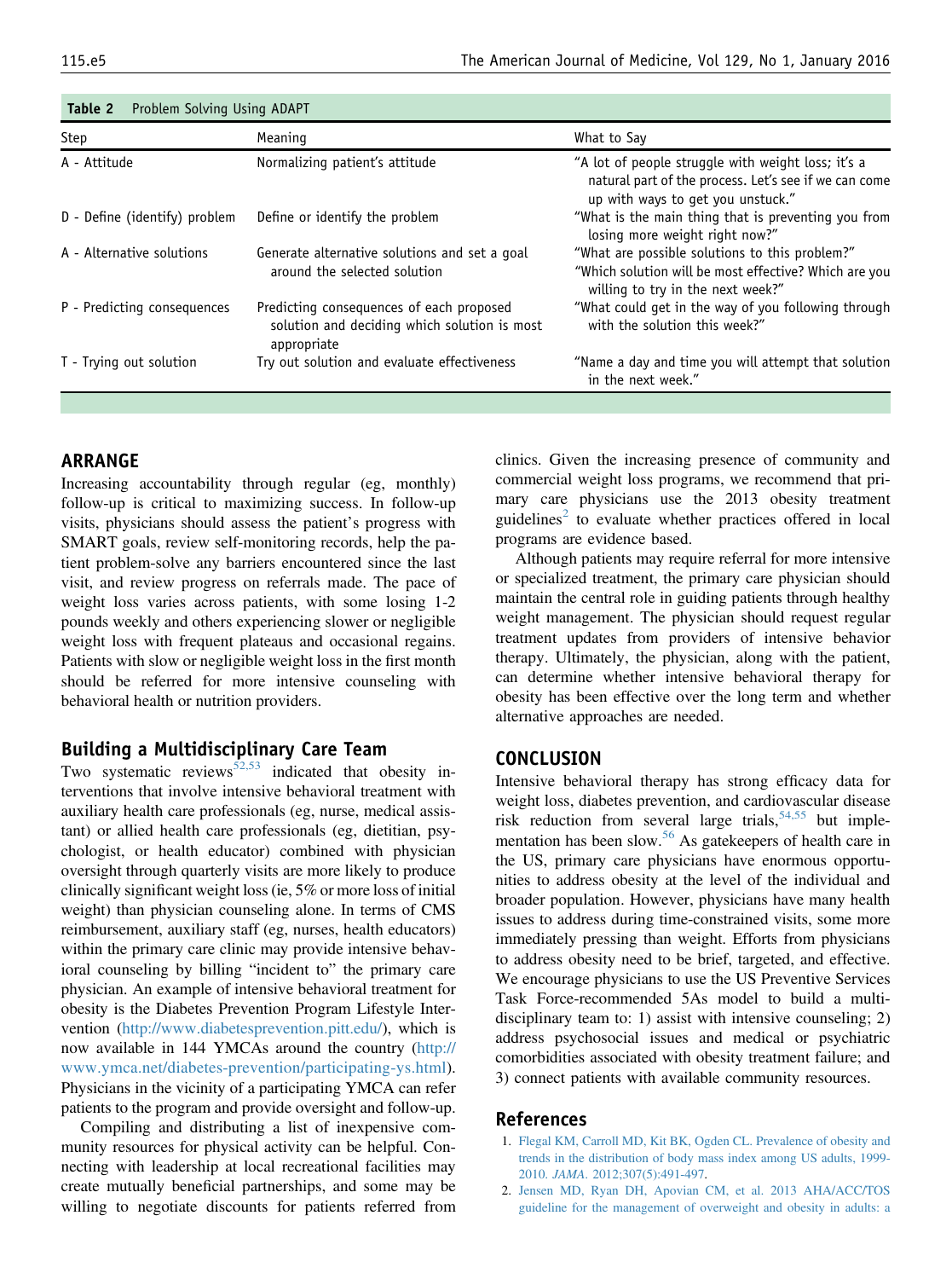<span id="page-5-0"></span>[report of the American College of Cardiology/American Heart Asso](http://refhub.elsevier.com/S0002-9343(15)00691-9/sref2)[ciation task force on practice guidelines and the obesity society.](http://refhub.elsevier.com/S0002-9343(15)00691-9/sref2) J Am Coll Cardiol[. 2014;63\(25 Pt B\):2985-3023](http://refhub.elsevier.com/S0002-9343(15)00691-9/sref2).

- 3. [Guh DP, Zhang W, Bansback N, Amarsi Z, Birmingham CL, Anis AH.](http://refhub.elsevier.com/S0002-9343(15)00691-9/sref3) [The incidence of co-morbidities related to obesity and overweight: a](http://refhub.elsevier.com/S0002-9343(15)00691-9/sref3) [systematic review and meta-analysis.](http://refhub.elsevier.com/S0002-9343(15)00691-9/sref3) BMC Public Health. 2009;9:88.
- 4. [Renehan AG, Roberts DL, Dive C. Obesity and cancer: pathophysio](http://refhub.elsevier.com/S0002-9343(15)00691-9/sref4)[logical and biological mechanisms.](http://refhub.elsevier.com/S0002-9343(15)00691-9/sref4) Arch Physiol Biochem. [2008;114\(1\):71-83.](http://refhub.elsevier.com/S0002-9343(15)00691-9/sref4)
- 5. [Wadden TA, Webb VL, Moran CH, Bailer BA. Lifestyle modi](http://refhub.elsevier.com/S0002-9343(15)00691-9/sref5)fication [for obesity: New developments in diet, physical activity, and behavior](http://refhub.elsevier.com/S0002-9343(15)00691-9/sref5) therapy. Circulation[. 2012;125\(9\):1157-1170.](http://refhub.elsevier.com/S0002-9343(15)00691-9/sref5)
- 6. [Knowler WC, Barrett-Connor E, Fowler SE, et al. Reduction in the](http://refhub.elsevier.com/S0002-9343(15)00691-9/sref6) [incidence of type 2 diabetes with lifestyle intervention or metformin.](http://refhub.elsevier.com/S0002-9343(15)00691-9/sref6) N Engl J Med[. 2002;346\(6\):393-403.](http://refhub.elsevier.com/S0002-9343(15)00691-9/sref6)
- 7. [Look AHEAD Research Group; Wing RR. Long-term effects of a](http://refhub.elsevier.com/S0002-9343(15)00691-9/sref7) [lifestyle intervention on weight and cardiovascular risk factors in](http://refhub.elsevier.com/S0002-9343(15)00691-9/sref7) [individuals with type 2 diabetes mellitus: Four-year results of the look](http://refhub.elsevier.com/S0002-9343(15)00691-9/sref7) AHEAD trial. Arch Intern Med[. 2010;170\(17\):1566-1575](http://refhub.elsevier.com/S0002-9343(15)00691-9/sref7).
- 8. Centers for Medicare and Medicaid Services. Intensive behavioral therapy (IBT) for obesity. Medicare Learning Network:16; 2012. Available at: [http://www.cms.gov/Outreach-and-Education/Medicare-](http://www.cms.gov/Outreach-and-Education/Medicare-Learning-Network-MLN/MLNProducts/Downloads/ICN907800.pdf)[Learning-Network-MLN/MLNProducts/Downloads/ICN907800.pdf.](http://www.cms.gov/Outreach-and-Education/Medicare-Learning-Network-MLN/MLNProducts/Downloads/ICN907800.pdf) ICN 907800. Accessed November 17, 2014.
- 9. [Moyer VA; U.S. Preventive Services Task Force. Screening for and](http://refhub.elsevier.com/S0002-9343(15)00691-9/sref9) [management of obesity in adults: U.S. preventive services task force](http://refhub.elsevier.com/S0002-9343(15)00691-9/sref9) [recommendation statement.](http://refhub.elsevier.com/S0002-9343(15)00691-9/sref9) Ann Intern Med. 2012;157(5):373-378.
- 10. [Bleich SN, Pickett-Blakely O, Cooper LA. Physician practice patterns](http://refhub.elsevier.com/S0002-9343(15)00691-9/sref10) [of obesity diagnosis and weight-related counseling.](http://refhub.elsevier.com/S0002-9343(15)00691-9/sref10) Patient Educ Couns[. 2011;82\(1\):123-129.](http://refhub.elsevier.com/S0002-9343(15)00691-9/sref10)
- 11. [Waring ME, Roberts MB, Parker DR, Eaton CB. Documentation and](http://refhub.elsevier.com/S0002-9343(15)00691-9/sref11) [management of overweight and obesity in primary care.](http://refhub.elsevier.com/S0002-9343(15)00691-9/sref11) J Am Board Fam Med[. 2009;22\(5\):544-552.](http://refhub.elsevier.com/S0002-9343(15)00691-9/sref11)
- 12. [Kraschnewski JL, Sciamanna CN, Stuckey HL, et al. A silent response](http://refhub.elsevier.com/S0002-9343(15)00691-9/sref12) [to the obesity epidemic: Decline in US physician weight counseling.](http://refhub.elsevier.com/S0002-9343(15)00691-9/sref12) Med Care[. 2013;51\(2\):186-192.](http://refhub.elsevier.com/S0002-9343(15)00691-9/sref12)
- 13. [Gurka MJ, Wolf AM, Conaway MR, Crowther JQ, Nadler JL,](http://refhub.elsevier.com/S0002-9343(15)00691-9/sref13) [Bovbjerg VE. Lifestyle intervention in obese patients with type 2](http://refhub.elsevier.com/S0002-9343(15)00691-9/sref13) [diabetes: Impact of the patient](http://refhub.elsevier.com/S0002-9343(15)00691-9/sref13)'s educational background. Obesity (Silver Spring)[. 2006;14\(6\):1085-1092.](http://refhub.elsevier.com/S0002-9343(15)00691-9/sref13)
- 14. [Wingo BC, Carson TL, Ard J. Differences in weight loss and health](http://refhub.elsevier.com/S0002-9343(15)00691-9/sref14) [outcomes among African Americans and whites in multicentre trials.](http://refhub.elsevier.com/S0002-9343(15)00691-9/sref14) Obes Rev[. 2014;15\(suppl 4\):46-61.](http://refhub.elsevier.com/S0002-9343(15)00691-9/sref14)
- 15. [Elder CR, Gullion CM, Funk KL, Debar LL, Lindberg NM,](http://refhub.elsevier.com/S0002-9343(15)00691-9/sref15) [Stevens VJ. Impact of sleep, screen time, depression and stress on](http://refhub.elsevier.com/S0002-9343(15)00691-9/sref15) [weight change in the intensive weight loss phase of the LIFE study.](http://refhub.elsevier.com/S0002-9343(15)00691-9/sref15) Int J Obes (Lond)[. 2012;36\(1\):86-92.](http://refhub.elsevier.com/S0002-9343(15)00691-9/sref15)
- 16. [Mauro M, Taylor V, Wharton S, Sharma AM. Barriers to obesity](http://refhub.elsevier.com/S0002-9343(15)00691-9/sref16) treatment. Eur J Intern Med[. 2008;19\(3\):173-180.](http://refhub.elsevier.com/S0002-9343(15)00691-9/sref16)
- 17. [Russell-Jones D, Khan R. Insulin-associated weight gain in diabetes](http://refhub.elsevier.com/S0002-9343(15)00691-9/sref17) [causes, effects and coping strategies.](http://refhub.elsevier.com/S0002-9343(15)00691-9/sref17) Diabetes Obes Metab. 2007;9(6): [799-812.](http://refhub.elsevier.com/S0002-9343(15)00691-9/sref17)
- 18. [Pagoto S, Bodenlos JS, Kantor L, Gitkind M, Curtin C, Ma Y. As](http://refhub.elsevier.com/S0002-9343(15)00691-9/sref18)[sociation of major depression and binge eating disorder with weight](http://refhub.elsevier.com/S0002-9343(15)00691-9/sref18) [loss in a clinical setting.](http://refhub.elsevier.com/S0002-9343(15)00691-9/sref18) Obesity (Silver Spring). 2007;15(11): [2557-2559](http://refhub.elsevier.com/S0002-9343(15)00691-9/sref18).
- 19. [Pagoto SL, Curtin C, Bandini LG, et al. Weight loss following a clinic](http://refhub.elsevier.com/S0002-9343(15)00691-9/sref19)[based weight loss program among adults with attention de](http://refhub.elsevier.com/S0002-9343(15)00691-9/sref19)ficit/hyper[activity disorder symptoms.](http://refhub.elsevier.com/S0002-9343(15)00691-9/sref19) Eat Weight Disord. 2010;15(3):e166-e172.
- 20. [Whitlock EP, Orleans CT, Pender N, Allan J. Evaluating primary care](http://refhub.elsevier.com/S0002-9343(15)00691-9/sref20) [behavioral counseling interventions: an evidence-based approach.](http://refhub.elsevier.com/S0002-9343(15)00691-9/sref20) Am J Prev Med[. 2002;22\(4\):267-284.](http://refhub.elsevier.com/S0002-9343(15)00691-9/sref20)
- 21. [Rose SA, Poynter PS, Anderson JW, Noar SM, Conigliaro J. Physician](http://refhub.elsevier.com/S0002-9343(15)00691-9/sref21) [weight loss advice and patient weight loss behavior change: a literature](http://refhub.elsevier.com/S0002-9343(15)00691-9/sref21) [review and meta-analysis of survey data.](http://refhub.elsevier.com/S0002-9343(15)00691-9/sref21) Int J Obes (Lond). [2013;37\(1\):118-128.](http://refhub.elsevier.com/S0002-9343(15)00691-9/sref21)
- 22. [Rueda-Clausen CF, Benterud E, Bond T, Olszowka R, Vallis MT,](http://refhub.elsevier.com/S0002-9343(15)00691-9/sref22) [Sharma AM. Effect of implementing the 5As of obesity management](http://refhub.elsevier.com/S0002-9343(15)00691-9/sref22)

[framework on provider-patient interactions in primary care.](http://refhub.elsevier.com/S0002-9343(15)00691-9/sref22) Clin Obes. [2014;4\(1\):39-44.](http://refhub.elsevier.com/S0002-9343(15)00691-9/sref22)

- 23. [Pagoto S, Schneider KL, Appelhans BM, Curtin C, Hadjuk A.](http://refhub.elsevier.com/S0002-9343(15)00691-9/sref23) [Psychological co-morbidities of obesity. In: Pagoto S, ed.](http://refhub.elsevier.com/S0002-9343(15)00691-9/sref23) Psycholog[ical Co-morbidities of Physical Illness: A Behavioral Medicine](http://refhub.elsevier.com/S0002-9343(15)00691-9/sref23) Perspective[. New York: Springer; 2011:1-72](http://refhub.elsevier.com/S0002-9343(15)00691-9/sref23).
- 24. [Brown I, Thompson J, Tod A, Jones G. Primary care support for](http://refhub.elsevier.com/S0002-9343(15)00691-9/sref24) [tackling obesity: a qualitative study of the perceptions of obese](http://refhub.elsevier.com/S0002-9343(15)00691-9/sref24) patients. Br J Gen Pract[. 2006;56\(530\):666-672](http://refhub.elsevier.com/S0002-9343(15)00691-9/sref24).
- 25. [Ward SH, Gray AM, Paranjape A. African Americans](http://refhub.elsevier.com/S0002-9343(15)00691-9/sref25)' perceptions of [physician attempts to address obesity in the primary care setting.](http://refhub.elsevier.com/S0002-9343(15)00691-9/sref25) J Gen Intern Med[. 2009;24\(5\):579-584](http://refhub.elsevier.com/S0002-9343(15)00691-9/sref25).
- 26. [Ogden J, Flanagan Z. Beliefs about the causes and solutions to obesity: a](http://refhub.elsevier.com/S0002-9343(15)00691-9/sref26) [comparison of GPs and lay people.](http://refhub.elsevier.com/S0002-9343(15)00691-9/sref26) Patient Educ Couns. 2008;71(1):72-78.
- 27. [Appelhans BM, Whited MC, Schneider KL, Pagoto SL. Time to](http://refhub.elsevier.com/S0002-9343(15)00691-9/sref27) [abandon the notion of personal choice in dietary counseling for](http://refhub.elsevier.com/S0002-9343(15)00691-9/sref27) obesity? J Am Diet Assoc[. 2011;111\(8\):1130-1136](http://refhub.elsevier.com/S0002-9343(15)00691-9/sref27).
- 28. [Berridge KC, Ho CY, Richard JM, DiFeliceantonio AG. The tempted](http://refhub.elsevier.com/S0002-9343(15)00691-9/sref28) [brain eats: Pleasure and desire circuits in obesity and eating disorders.](http://refhub.elsevier.com/S0002-9343(15)00691-9/sref28) Brain Res[. 2010;1350:43-64](http://refhub.elsevier.com/S0002-9343(15)00691-9/sref28).
- 29. [Zheng H, Lenard NR, Shin AC, Berthoud HR. Appetite control and](http://refhub.elsevier.com/S0002-9343(15)00691-9/sref29) [energy balance regulation in the modern world: Reward-driven brain](http://refhub.elsevier.com/S0002-9343(15)00691-9/sref29) [overrides repletion signals.](http://refhub.elsevier.com/S0002-9343(15)00691-9/sref29) Int J Obes (Lond). 2009;33(suppl 2):S8-S13.
- 30. [Appelhans BM, Woolf K, Pagoto SL, Schneider KL, Whited MC,](http://refhub.elsevier.com/S0002-9343(15)00691-9/sref30) [Liebman R. Inhibiting food reward: delay discounting, food reward](http://refhub.elsevier.com/S0002-9343(15)00691-9/sref30) [sensitivity, and palatable food intake in overweight and obese women.](http://refhub.elsevier.com/S0002-9343(15)00691-9/sref30) Obesity (Silver Spring)[. 2011;19\(11\):2175-2182](http://refhub.elsevier.com/S0002-9343(15)00691-9/sref30).
- 31. STOP Obesity Alliance. Why weight? A guide to discussing obesity & health with your patients. Strategies to Overcome & Prevent Obesity Alliance: Research and Policy Alliance Initiatives/Health Care Providers. Available at: [http://www.stopobesityalliance.org/research-and](http://www.stopobesityalliance.org/research-and-policy/alliance-initiatives/health-care-providers/)[policy/alliance-initiatives/health-care-providers/](http://www.stopobesityalliance.org/research-and-policy/alliance-initiatives/health-care-providers/). Accessed November 17, 2014.
- 32. [Buysse DJ, Reynolds CF, Monk TH, Berman SR, Kupfer DJ. The](http://refhub.elsevier.com/S0002-9343(15)00691-9/sref32) [Pittsburgh Sleep Quality Index \(PSQI\): a new instrument for psychi](http://refhub.elsevier.com/S0002-9343(15)00691-9/sref32)[atric research and practice.](http://refhub.elsevier.com/S0002-9343(15)00691-9/sref32) Psychiatry Res. 1989;28(2):193-213.
- 33. [Kroenke K, Spitzer RL, Williams JB. The patient health questionnaire-](http://refhub.elsevier.com/S0002-9343(15)00691-9/sref33)[2: validity of a two-item depression screener.](http://refhub.elsevier.com/S0002-9343(15)00691-9/sref33) Med Care. 2003;41(11): [1284-1292.](http://refhub.elsevier.com/S0002-9343(15)00691-9/sref33)
- 34. [Gormally J, Black S, Daston S, Rardin D. The assessment of binge](http://refhub.elsevier.com/S0002-9343(15)00691-9/sref34) [eating severity among obese persons.](http://refhub.elsevier.com/S0002-9343(15)00691-9/sref34) Addict Behav. 1982;7(1):47-55.
- 35. [Kessler RC, Adler L, Ames M, et al. The world health organization](http://refhub.elsevier.com/S0002-9343(15)00691-9/sref35) [adult ADHD self-report scale \(ASRS\): a short screening scale for use in](http://refhub.elsevier.com/S0002-9343(15)00691-9/sref35) [the general population.](http://refhub.elsevier.com/S0002-9343(15)00691-9/sref35) Psychol Med. 2005;35(2):245-256.
- 36. [Bennett GG, Foley P, Levine E, et al. Behavioral treatment for weight](http://refhub.elsevier.com/S0002-9343(15)00691-9/sref36) [gain prevention among black women in primary care practice: a ran](http://refhub.elsevier.com/S0002-9343(15)00691-9/sref36)domized clinical trial. JAMA Intern Med[. 2013;173\(19\):1770-1777.](http://refhub.elsevier.com/S0002-9343(15)00691-9/sref36)
- 37. [Look AHEAD Research Group. Eight-year weight losses with an](http://refhub.elsevier.com/S0002-9343(15)00691-9/sref37) [intensive lifestyle intervention: the Look AHEAD study.](http://refhub.elsevier.com/S0002-9343(15)00691-9/sref37) Obesity (Silver Spring)[. 2014;22\(1\):5-13.](http://refhub.elsevier.com/S0002-9343(15)00691-9/sref37)
- 38. [Blixen CE, Singh A, Xu M, Thacker H, Mascha E. What women want:](http://refhub.elsevier.com/S0002-9343(15)00691-9/sref38) [understanding obesity and preferences for primary care weight reduc](http://refhub.elsevier.com/S0002-9343(15)00691-9/sref38)[tion interventions among African-American and Caucasian women.](http://refhub.elsevier.com/S0002-9343(15)00691-9/sref38) J Natl Med Assoc[. 2006;98\(7\):1160-1170.](http://refhub.elsevier.com/S0002-9343(15)00691-9/sref38)
- 39. [Pagoto SL, Appelhans BM. A call for an end to the diet debates.](http://refhub.elsevier.com/S0002-9343(15)00691-9/sref39) JAMA. [2013;310\(7\):687-688.](http://refhub.elsevier.com/S0002-9343(15)00691-9/sref39)
- 40. [Hall KD, Chow CC. Why is the 3500 kcal per pound weight loss rule](http://refhub.elsevier.com/S0002-9343(15)00691-9/sref40) wrong? Int J Obes (Lond)[. 2013;37\(12\):1614.](http://refhub.elsevier.com/S0002-9343(15)00691-9/sref40)
- 41. Centers for Disease Control and Prevention (CDC). One in five adults meet overall physical activity guidelines. Available at: [http://www.cdc.gov/](http://www.cdc.gov/media/releases/2013/p0502-physical-activity.html) [media/releases/2013/p0502-physical-activity.html](http://www.cdc.gov/media/releases/2013/p0502-physical-activity.html). Accessed November 22, 2014.
- 42. [Adams MA, Sallis JF, Norman GJ, Hovell MF, Hekler EB, Perata E.](http://refhub.elsevier.com/S0002-9343(15)00691-9/sref42) [An adaptive physical activity intervention for overweight adults: a](http://refhub.elsevier.com/S0002-9343(15)00691-9/sref42) [randomized controlled trial.](http://refhub.elsevier.com/S0002-9343(15)00691-9/sref42) PLoS One. 2013;8(12):e82901.
- 43. [Foster GD, Wadden TA, Vogt RA, Brewer G. What is a reasonable](http://refhub.elsevier.com/S0002-9343(15)00691-9/sref43) weight loss? patients' [expectations and evaluations of obesity treatment](http://refhub.elsevier.com/S0002-9343(15)00691-9/sref43) outcomes. [J Consult Clin Psychol](http://refhub.elsevier.com/S0002-9343(15)00691-9/sref43). 1997;65(1):79-85.